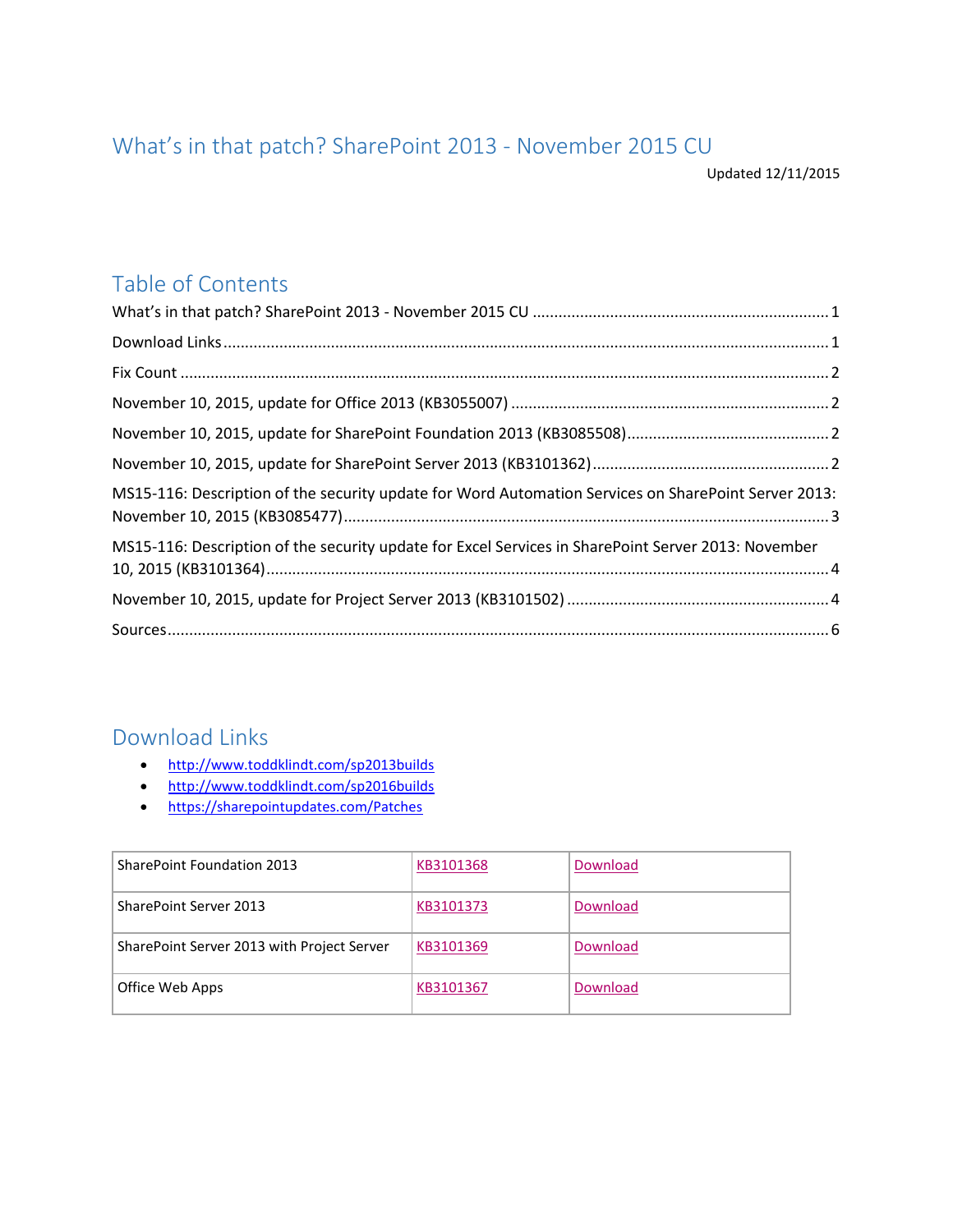### <span id="page-1-0"></span>Fix Count

| KB                                                                                                                                                  | <b>Fix Count</b> |
|-----------------------------------------------------------------------------------------------------------------------------------------------------|------------------|
| November 10, 2015, update for Office 2013 (KB305507)                                                                                                |                  |
| November 10, 2015, update for SharePoint Foundation 2013 (KB3085508)                                                                                |                  |
| November 10, 2015, update for SharePoint Server 2013 (KB3101362)<br>MS15-116: Description of the security update for Word Automation Services on    |                  |
| SharePoint Server 2013: November 10, 2015 (KB3085477)<br>MS15-116: Description of the security update for Excel Services in SharePoint Server 2013: | 1                |
| November 10, 2015 (KB3101364)                                                                                                                       | $\mathcal{P}$    |
| November 10, 2015, update for Project Server 2013 (KB3101502)                                                                                       | 23               |
|                                                                                                                                                     | 36               |

### <span id="page-1-1"></span>November 10, 2015, update for Office 2013 (KB3055007)

Fixes the following issue:

 You can't connect to a SharePoint list in Access 2013 if the list contains a column in which the name is longer than 10 double-byte character set (DBCS) characters.

# <span id="page-1-2"></span>November 10, 2015, update for SharePoint Foundation 2013 (KB3085508)

Fixes the following issues:

- When you click a SharePoint URL, you are redirected to another URL instead of the one that is set in the redirect\_uri parameter. This issue occurs because the redirect URL isn't validated.
- When you use a third-party web browser to browse a calendar in SharePoint Server 2013, the **Add** button on a view of the calendar isn't clickable.

## <span id="page-1-3"></span>November 10, 2015, update for SharePoint Server 2013 (KB3101362) Fixes the following issues:

 When you try to view a site feed that contains more than 5000 posts, the content can't be displayed and you receive the following error message: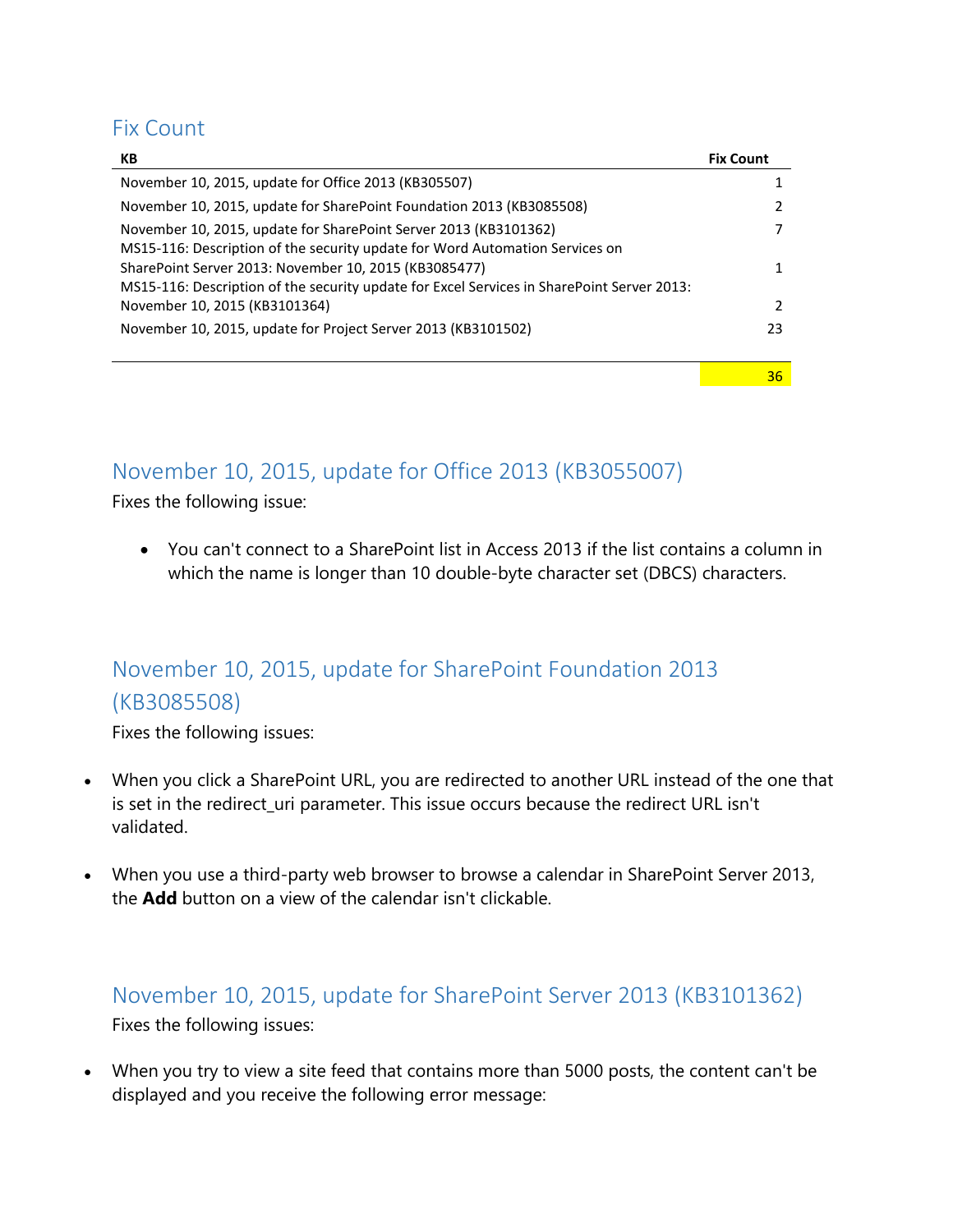Looks like somebody deleted this conversation.

 When you try to access a discussion board that has special characters (such as the plus character "+") in the title, you receive the following error message:

Sorry, something went wrong. Cannot complete this action. Please try again, followed by correlation ID.

- When you run the **Connect to Outlook** function for a task list that has the **Send e-mail when ownership is assigned** option enabled, multiple email alerts are sent.
- Assume that you create host-named site collections and map an Intranet zone URL to the site collections. Then, you access an enterprise search center by using the Intranet zone URL. When you do a search in the search center and try to follow an item from the search results from the hover card dialog box, this operation fails with an internal error message.
- If you set the MaxDownloadSize property of a Search service application to a value that's greater than 100 (default is 64), the indexing of files fails, and you receive the following error message:

Processing this item failed because the parser server ran out of memory.

This update improves the format detection of files that are larger than 100 megabytes (MB) (up to 1 gigabyte) and is more successful in indexing these types of large files such as PowerPoint Presentations that have embedded videos.

- You can delete a captured version of a document set even if you don't have the delete permission.
- The **Most Popular items** function for out of the box document libraries doesn't sort on the **Ever** and the**Recent** options.

# <span id="page-2-0"></span>MS15-116: Description of the security update for Word Automation Services on SharePoint Server 2013: November 10, 2015 (KB3085477)

This security update resolves vulnerabilities in Microsoft Office that could allow remote code execution if a user opens a specially crafted Office file. To learn more about these vulnerabilities, see [Microsoft Security Bulletin MS15-116.](https://technet.microsoft.com/library/security/MS15-116)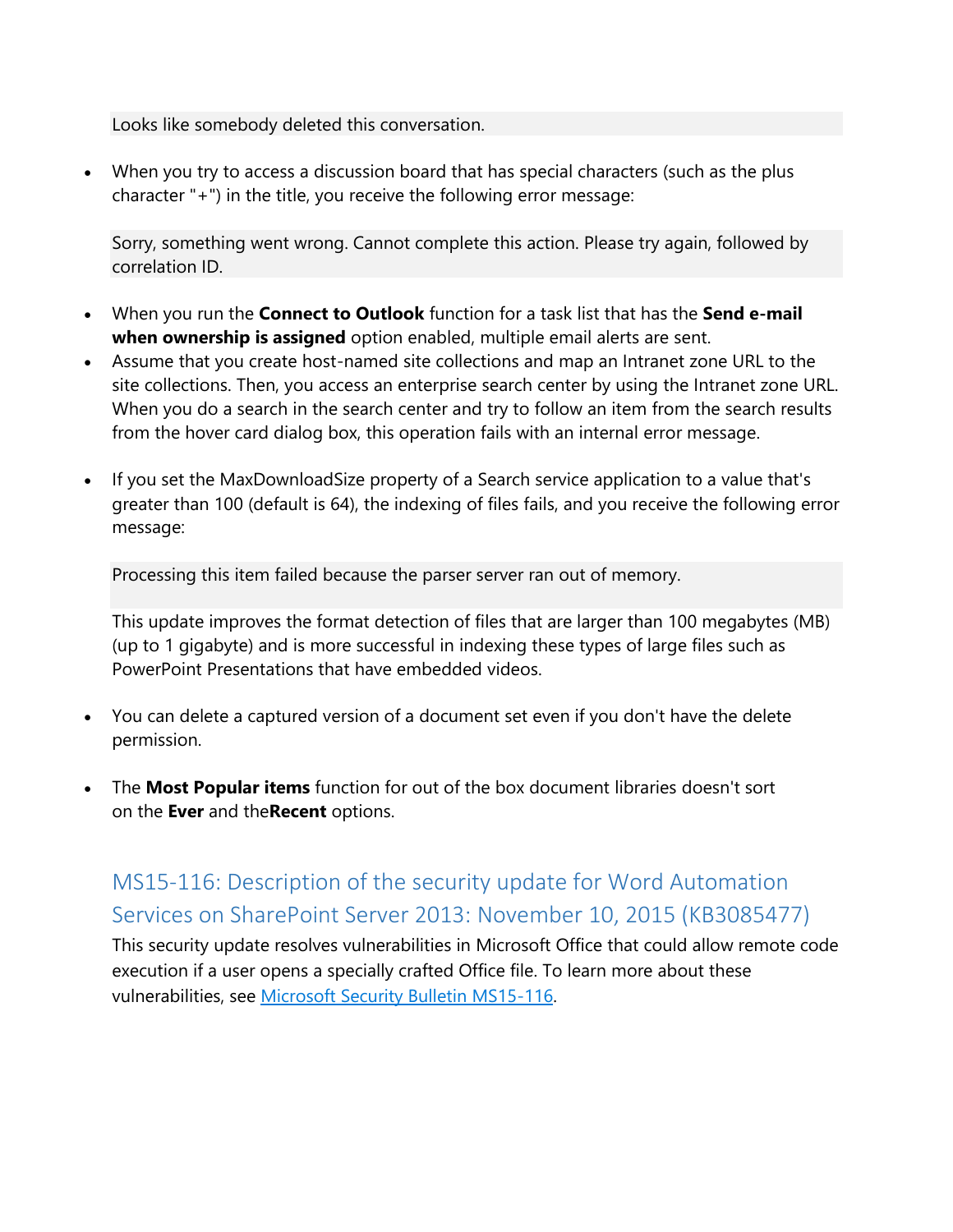# <span id="page-3-0"></span>MS15-116: Description of the security update for Excel Services in SharePoint Server 2013: November 10, 2015 (KB3101364)

This security update resolves vulnerabilities in Microsoft Office that could allow remote code execution if a user opens a specially crafted Office file. To learn more about these vulnerabilities, see [Microsoft Security Bulletin MS15-116.](https://technet.microsoft.com/library/security/MS15-116)

This update contains fixes for the following nonsecurity issue:

 When you sort the column of a pivot table that contains more than 1,020 rows in Excel 2013, the data isn't sorted.

#### <span id="page-3-1"></span>November 10, 2015, update for Project Server 2013 (KB3101502)

Fixes the following issues:

 Assume that a project manager publishes a project and grants you access through the Project Permissions feature. You're only given sufficient permissions to edit project level fields. When you edit and save the project from a Project Detail page, you receive the following error message:

You need to have permissions to create a new project. Please ask the Project Web App administrator for permissions.

 When you publish a project, the publish process fails at 66%. and you receive a queue failure message that looks something like:

GeneralQueueJobFailed (26000) - ProjectPublish.UpdateSRAMessage

- Consider the following scenario:
- As a team member, you go to your timesheet.
- You enter actual work hours on a task.
- You submit your timesheet.
- You recall your timesheet.
- You delete the actual work hours that you entered previously.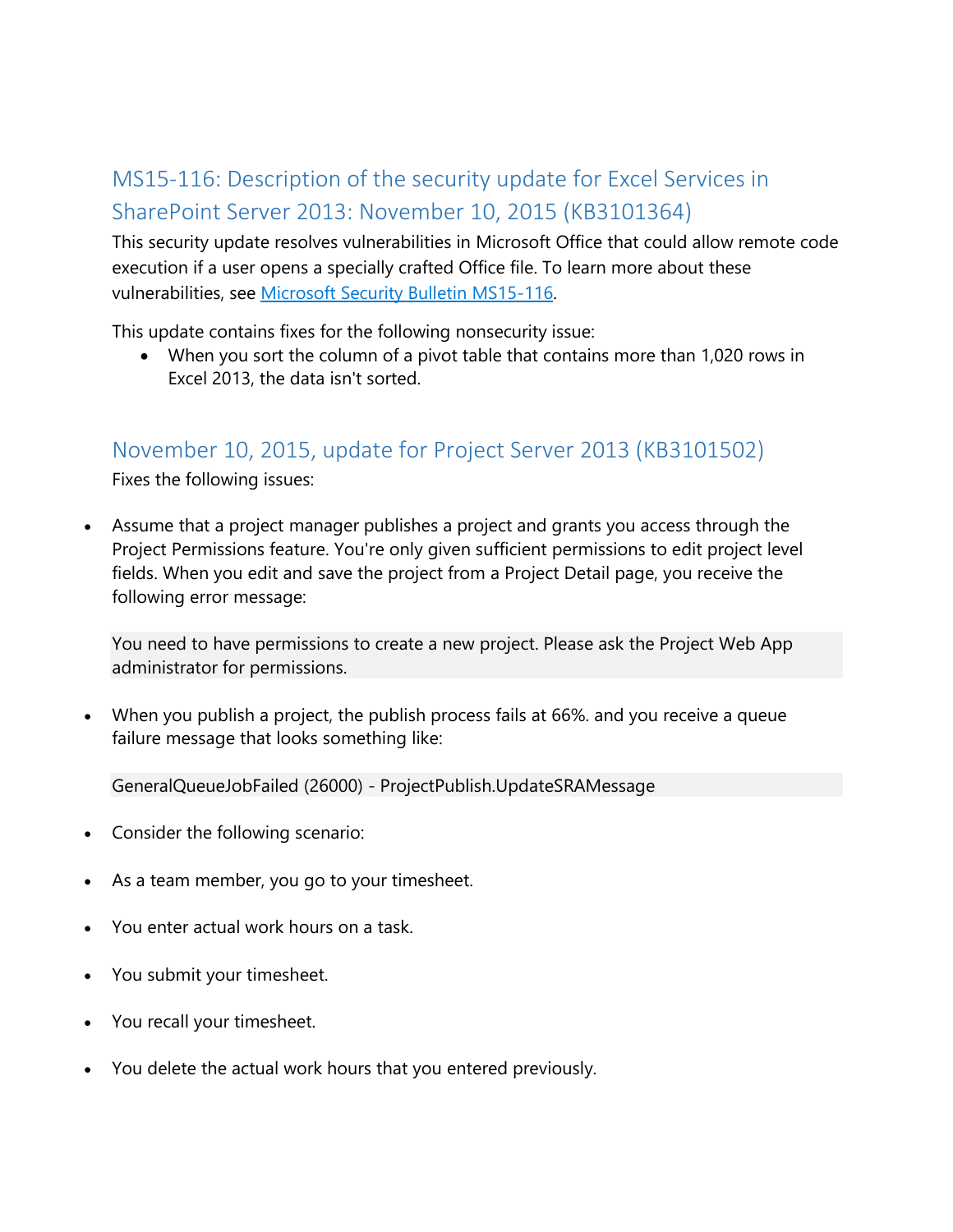You resubmit your timesheet

In this scenario, the Reporting publish job fails and the ULS log contains details similar to the following:

System.InvalidOperationException: Reporting publish failed. The entity 'ID' is too large.

- Assume that you change the Project Owner field from a project detail page and then save it. When you move away from the page and then go back to the page, the project owner isn't changed.
- In some instances, when you drill into a task from the Task page, you receive a message that states the web part can't be loaded. In the ULS logs, you see an error message that resembles the following:

Exception occured in method 'Statusing.ReadStatusForStatusingViews' System.Data.ConstraintException: Failed to enable constraints. One or more rows contain values violating non-null, unique, or foreign-key constraints.

- After a submitted timesheet is rejected and recalled, you can't save changes to the timesheet any longer even if you have the Adjust Timesheet permission.
- Consider the following scenario:
- You add some Visual Basic Applications (VBA) code to a project in Project Professional 2013.
- You save and publish the project to Project Server, and then you check in the project.
- You edit the project on the schedule project detail page in Project Server.
- You change and save the project.
- You open the project again in Project Professional 2013.

In this situation, the VBA code is missing.

- Consider the following scenario:
- You define an enterprise project level date field.
- The date field resides on a project detail page (PDP).